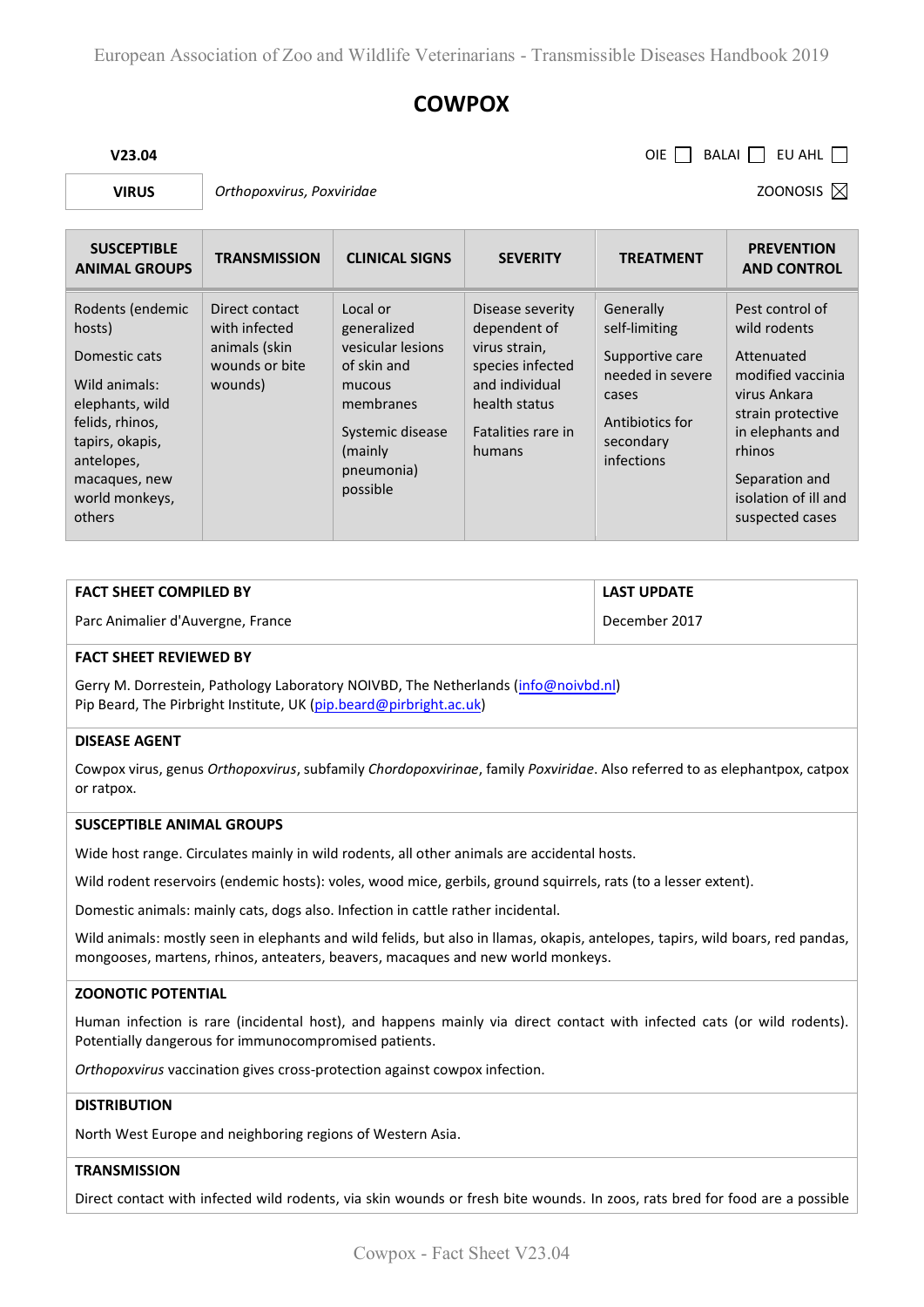#### source of infection.

Human infections are mainly related to contact with diseased domestic cats.

## **INCUBATION PERIOD**

Between 5 and 14 days, commonly 9-10.

# **CLINICAL SIGNS**

Disease severity dependent of virus strain, species infected and individual health status.

Reservoir hosts: little disease signs.

Cats: widespread skin lesions, small erythematous nodules growing in size and becoming scabbed ulcers. Generally self-limiting disease but systemic clinical signs and pneumonia are possible.

Wild animals: mild localized or multiple vesicular ulcerative lesions of the skin and mucous membranes. Systemic disease is possible, mainly pneumonia and generalized rash.

Humans: usually localized lesions mainly on fingers, hands or face. Generally self-limiting but severe generalized infections can occur in immunocompromised patients. Fatalities rare in humans.

## **PATHOLOGY AND POST MORTEM FINDINGS**

Gross lesions usually progress through the classical poxvirus cascade of macula, papule, vesicle, and pustule phase before becoming scabbed. Histology shows ballooning degeneration of keratinocytes with occasional eosinophilic homogenous intracytoplasmic inclusion bodies.

# **DIAGNOSIS**

Histopathologic examination (viral inclusion bodies), electron microscopy (poxvirus particles), PCR (viral DNA).

Serology: immunofluorescence assay, plaque reduction test, ELISA.

# **SAMPLES REQUIRED FOR LABORATORY ANALYSIS**

Formalin fixed biopsy samples of cutaneous lesions, swabs from skin or mucous membrane lesions, serum.

## **TREATMENT**

Generally self-limiting, but in severe cases supportive care and antibiotic treatment for secondary infections are indicated. The use of glucocorticoids is counter-indicated.

## **PREVENTION**

Pest control of wild rodent population, monitor health conditions of rats destined for food.

Elephants and rhinos can be vaccinated with the attenuated modified vaccinia virus Ankara strain. Very little is known about successful vaccinations in other exotic animals.

# **CONTROL**

Separation and isolation of clinically ill animals.

Suggested disinfectants for housing facilities: sensitive to phenol (2%), ether (20%), chloroform, formalin (1%), Virkon® 2%, iodine compounds (1:33 dilution), sodium hypochlorite (2-3%), sodium dodecyl sulfate and quaternary ammonium compounds (0.5%).

## **LEGISLATIVE REQUIREMENTS**

Not notifiable under OIE 2019, BALAI (Council Directive 92/65/ECC) or AHL (Regulation EU 2016/429). However, health authorities should be informed.

# **CONTACTS FOR FURTHER INFORMATION**

1. The Pirbright Institute (Dr. Pip Beard), OIE reference lab for Chordopoxviruses